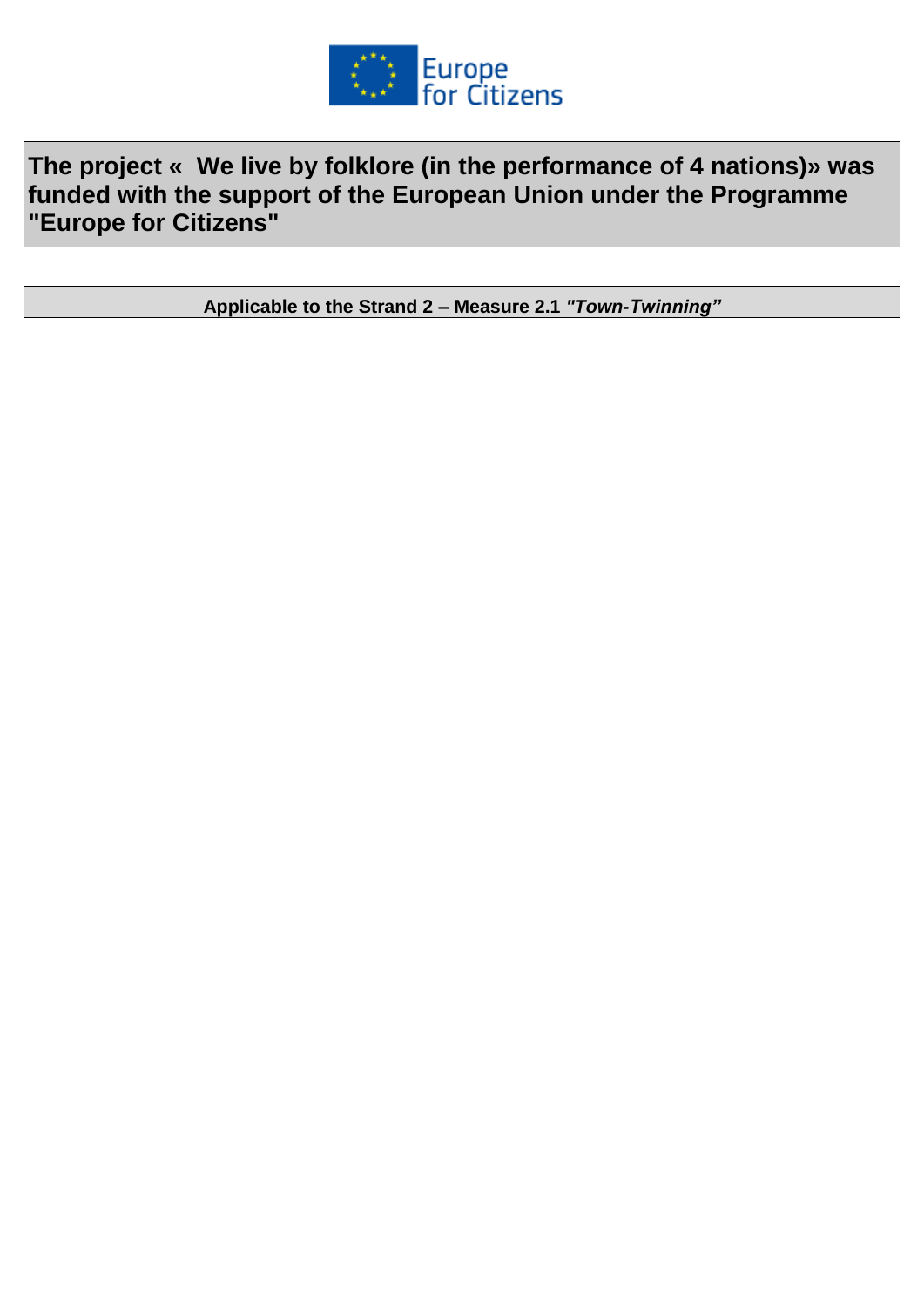**Participation:** the project enabled the meeting of 1280 citizens, of which 1100 came from the home municipality of Diakovce (Slovak Republic), 45 came from Karád municipality (Hungary), 45 from Kakasd (Hungary), 45 from Temerin (Serbia) and 45 came from Lunca de Sus municipality (Romania)

**Location/ Dates:** the meeting was held in Diakovce municipality (Slovak Republic) from 01/07/2016 to 05/07/2016

## **Short description:**

## Each day was elaborated thematically.

On **01/07/2016** the participants of the meeting focused their attention onto welcoming of all participants. This was also served by the performance of the local choir and the presentation of the beauties of the main organizer, which helped create a friendly atmosphere among the participants. At the sitting of municipal representatives the present cooperation was addressed and further possible fields of cooperation were discussed. In the afternoon sport activities and creative workshops were organized. The day ended with a beautiful theatre performance.

On **02/07/2016** the participants of the event focused their attention on EU themes performed by experienced lecturers, thanks to whom professional transfer of knowledge about the EU was ensured. Also, during the whole day promotional materials were available for the participants of the event. in the morning dance performances were prepared, too, which were presented by the partner municipalities. The morning of the second day was very varied, thus keeping the participants attention - we dealt with a difficult topic too, which was drawing attention to third world countries. Through inviting volunteers from abroad the participants could get much closer to the given issue. During the evening musical and dance performances were prepared. The evening ended with street entertainment through which a friendly atmosphere among the participants of the event was created.

On **03/07/2016** the participants of the meeting focused their attention on a variety of alternating themes. We began with a solemn Mass associated with a presentation of the history of the local church. Thanks to discussions led by representatives of the self-governments more active engagement in public affairs has been discussed. During the morning sports competitions were prepared for all participants regardless of age or nationality. The afternoon was colourful thanks to the various alternating activities. We started with the issue of European citizenship, that we should be proud of who we are, where we live. For the youngest a playful activity connected with exploring EU countries was prepared. The gastronomic activity induced competitiveness among the participants to present their own nationalities. During the evening hours space was dedicated for music and dance.

On **04/07/2016** the participants focused attention on insights into the world of traditions, pride of each partner municipality of keeping folk traditions, crafts and the importance of their preservation for future generations. The individual partner municipalities have shown themselves through presenting their works. It was necessary to involve children and young people in the life of traditions. We addressed varied activities in the form of presenting the history of cultures, customs and traditions among the municipalities for which they are extremely proud of. A natural interest was created from the smallest to the oldest ones in taking part in these activities and spread them further from generation to generation, not to forget who we are and where our roots go back. The gastronomic activity enhanced the experience of the whole day. We finished the fourth day with evening folk entertainment.

On **05/07/2016** the participants focused attention on youth. Representatives of each partner municipality highlighted not only the importance of cohesion but also the need for involvement in public affairs because youth is our future generation. We dragged children into the world of volunteering in a playful way in which they developed a sense of active participation in society. It was, is and will be up to us what will be the future of the EU like, partly through more active volunteering. We pointed out the beauties of the region, unveiling the authority of self-governments, presenting the scope of activities of local NGOs involved in the rich cultural and social life of communities throughout the year.

The whole experience was intensified by a trip to the area which facilitated the creation of strong friendships between children, which will be maintained into adulthood, ensuring thus awareness of the partnership in the future.